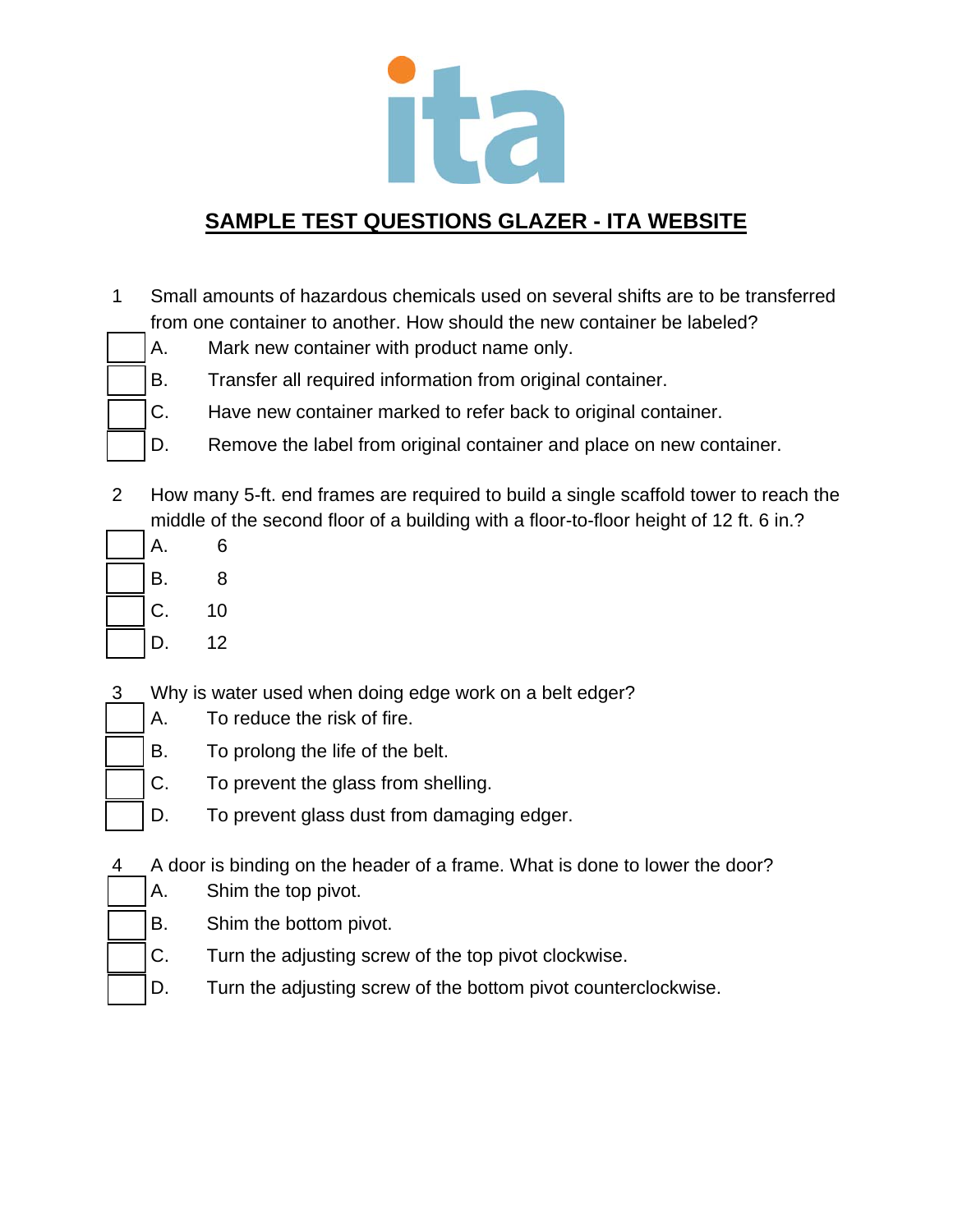

- 5 What is the procedure to install the bottom track on a glass sliding door?
	- A. Plumb from top, level bottom track and secure.
	- B. Plumb from bottom, level top track and secure.
	- C. Install top track, plumb down, install locking jamb and secure.
	- D. Install jambs first, then install top track, bottom track and secure.
- 6 An automatic door frame is out-of-square and the door is rubbing on the threshold on the lock side. What is the easiest way to correct the problem?
	- A. Adjust the door on the lock side.
	- B. Adjust the door on the pivot side.
		- C. Adjust the frame on the lock side.
		- D. Adjust the frame on the pivot side.
- 7 Which type of tape is most commonly used for the interior of a residential wood sash?
	- A. Fiber.
	- B. Shim.
	- C. High density.
	- D. Two-sided foam.
- 8 Glass in slope glazing has broken during a snow storm and a rafter appears to have sagged. What is the first step before reglazing?
- 
- A. Remove the broken glass.
	- B. Remove the snow from the sky lite.
	- C. Secure the sky lite from underneath.
	- D. Take measurements for the replacement glass.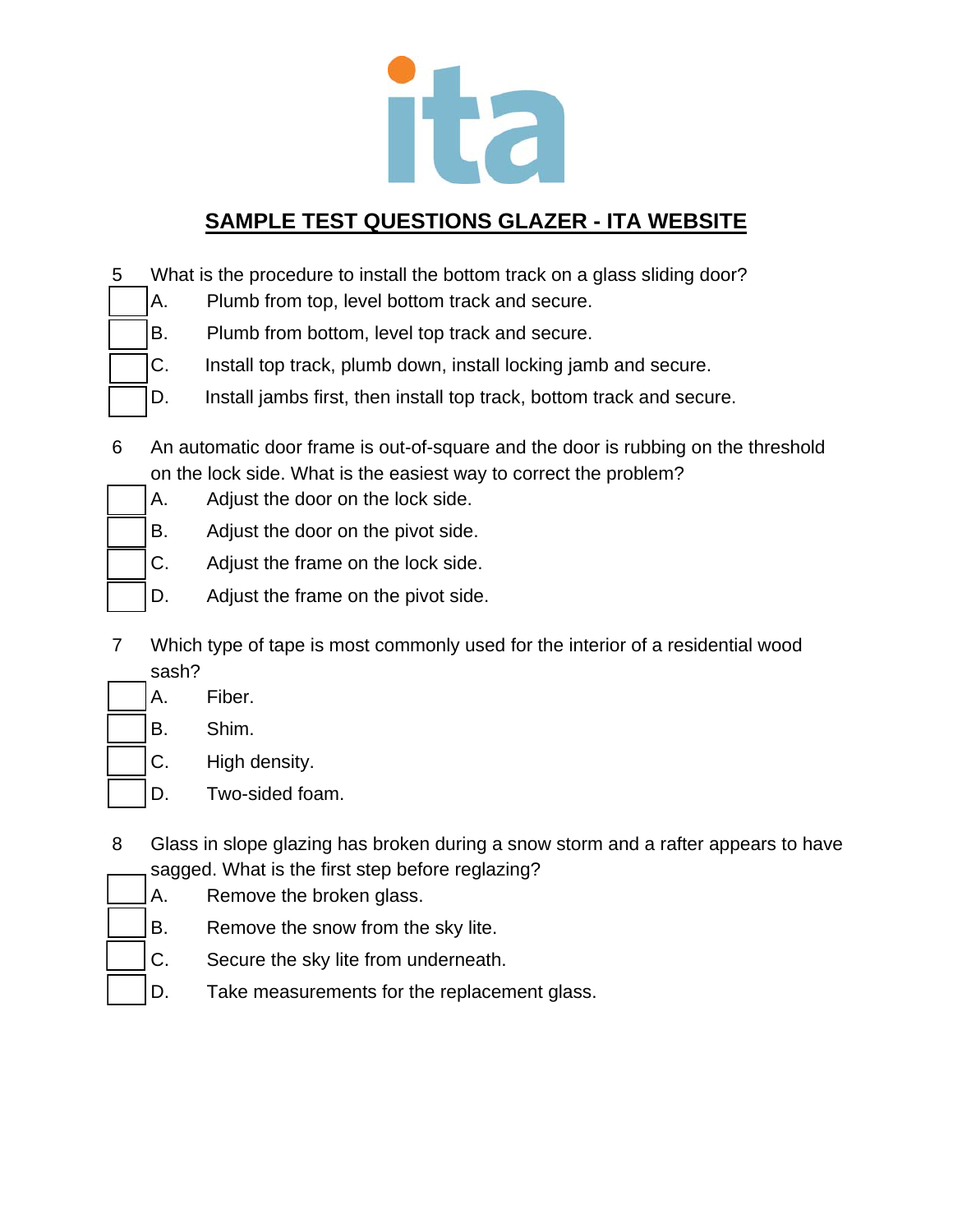

- 9 How is an aluminium channel installed onto a residential sliding sash?
	- A. By caulking the channel onto the glass edges.
	- B. By taping the channel onto the glass with a rubber mallet.
	- C. By pressing the channel onto the glass using a vinyl roller.
	- D. By using a steel framing hammer to secure the channel onto the glass edges.
- 10 Where should the putty line be when glazing a residential wood sash?
	- A. Even with the rabbet.
	- B. 1/8 in. below the rabbet.
	- C. 1/8 in. above the rabbet.
	- D. 1/16 in. below the rabbet.
- 11 What must be done when installing mirrors using concealed clips?
	- A. Use mastic on the clips.
	- B. Countersink the screw holes.
	- C. Use three or more clips per mirror.
		- D. Cover the screws with masking tape.
- 12 To the nearest dollar, what is the cost of the sheet metal required to form a cylindrical column 2.5 m high and 1.5 m in diameter if the material costs \$4.56 per square meter?

| А. | \$49.00 |
|----|---------|
| В. | \$54.00 |
| C. | \$62.00 |
|    | \$70.00 |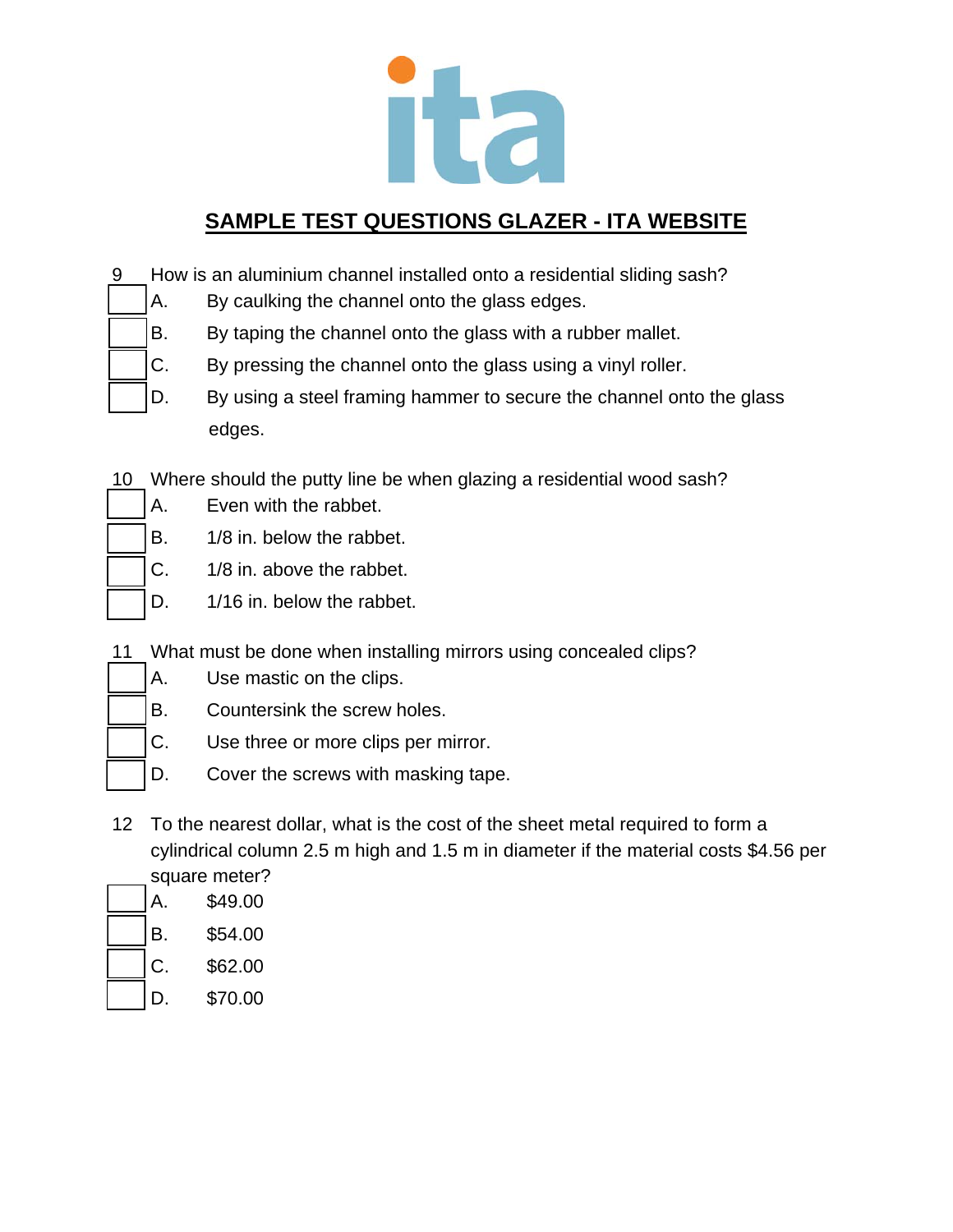

- 13 Where is the primer applied when installing a windshield using a kit?
	- A. On the pinch weld flange.
	- B. On the pinch weld flange and kit.
		- C. On the windshield and rubber gasket.
		- D. On the rubber gasket and pinch weld flange.
- 14 What is done if there is excess lock strip after replacing glass?
	- A. Cut off excess.
	- B. Overlap the excess.
	- C. Fold under the excess.
	- D. Reinstall lock strip to remove excess.
- 15 On a noisy job site, what is the preferred method to communicate with the crane operator or rigger?
- A. Radio.
	- B. Air horn.
	- C. Cell phone.
		- D. Hand signals.
- 16 Where should the lifeline be secured when erecting a power-operated hoist?
	- A. To the outrigger.
	- B. To the swing stage.
	- C. To a plumbing vent.
	- D. To a solid section of the structure.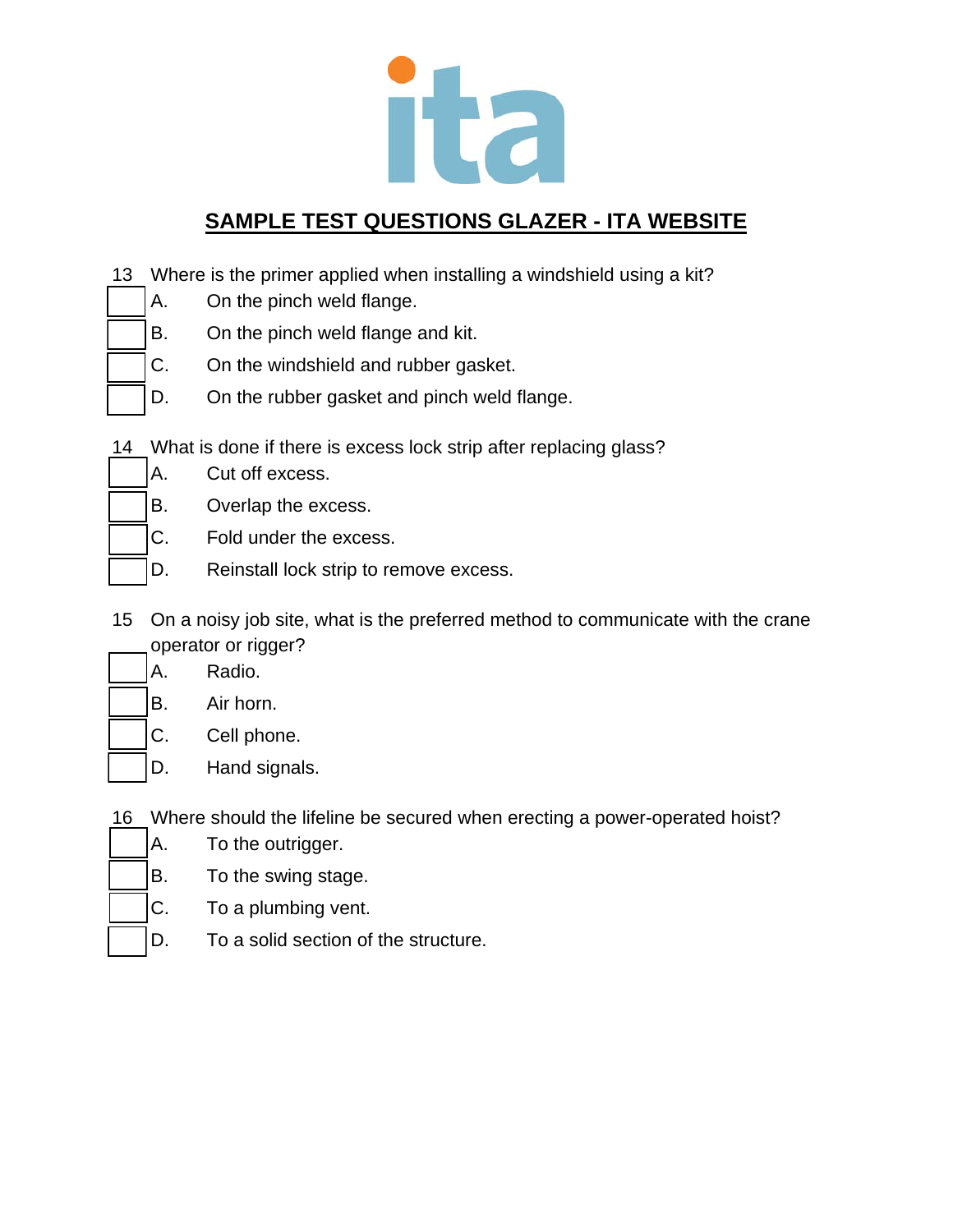

- 17 The thrust-out beams are 16 ft. in length, the overhang is 2 ft. and the swing stage has a line load of 750 lb. The safety factor is 4. How many pounds per thrust-out beam are needed?
	- A. 375 lb.
	- B. 429 lb.
		- C. 750 lb.
	- D. 858 lb.
- 18 How is the crate positioned when crating glass before shipping?
	- A. Flat on the floor.
	- B. Perpendicular to the floor.
	- C. Slipped over stacked glass.
	- D. Leaning at 15° against a solid support.
- 19 Where should slings be placed when lifting glass cases overhead?
	- A. On the sides of the case.
	- B. On the sides, under cleats.
	- C. Underneath at 1/3 points.
	- D. Underneath at 1/4 points.
- 20 What is done before handling hazardous materials required for glass installation?
	- A. Check the WHMIS label.
	- B. Check the packing slip.
	- C. Check with the foreman.
	- D. Wear protective clothing.
- 21 At what minimum height is safety glass required?
	- A. 175 mm
	- B. 220 mm
	- C. 305 mm
	- D. 350 mm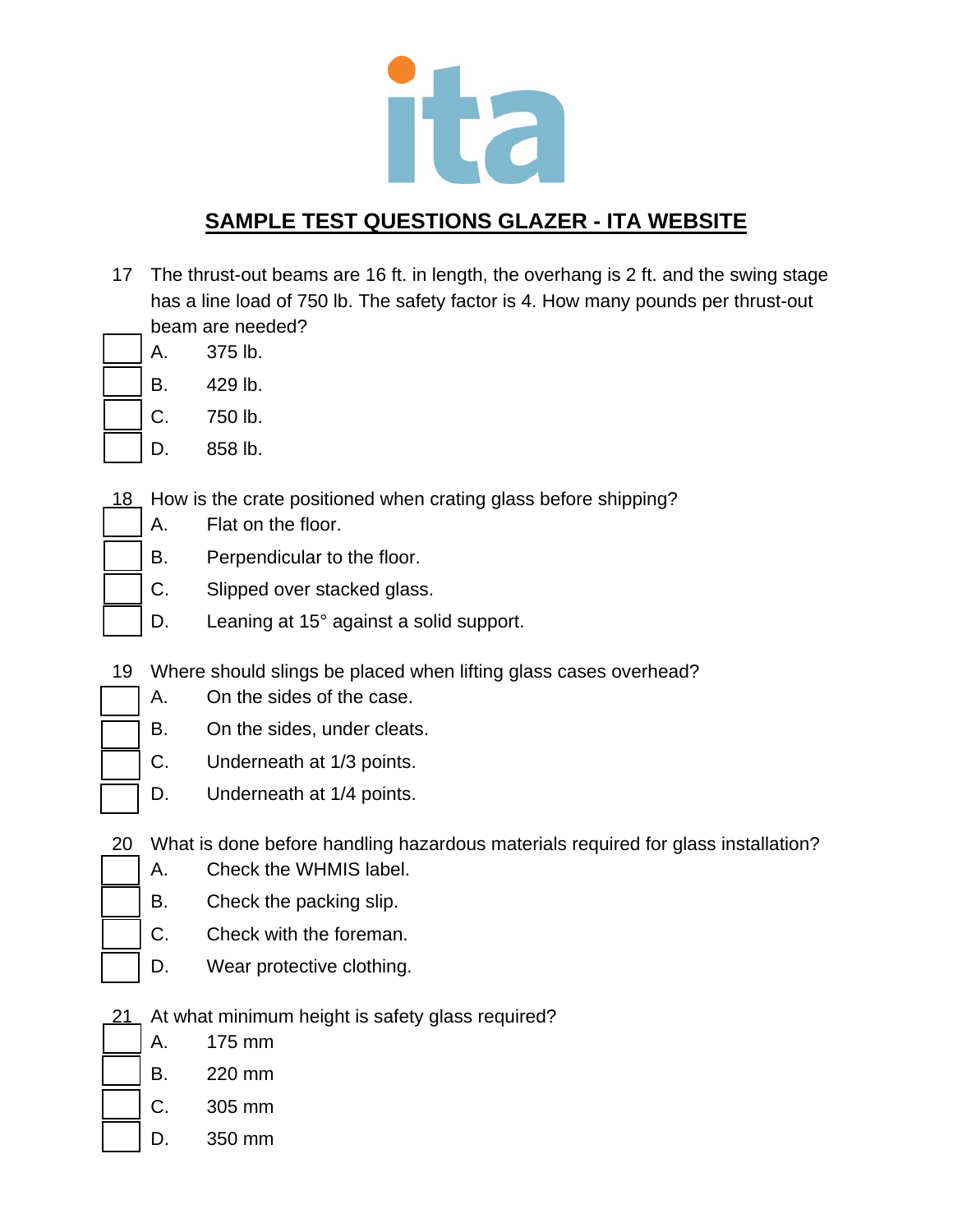

22 How many pieces of glass 584 mm x 762 mm can be cut from a sheet of glass 2438 mm × 3048 mm?

| А. | 14 |
|----|----|
| В. | 15 |
| C. | 16 |
| D. | 17 |

- 23 Which type of edging is required when the edges of glass are to be siliconed together?
	- A. Arrissed.
	- B. Ground.
	- C. Polished
	- D. Chipped.
- 24 Which type of acid is used to etch glass?
	- A. Oxalic.
	- B. Sulfuric.
	- C. Hydrochloric.
	- D. Hydrofluoric.
- 25 What is used to fasten a horizontal and vertical solid mullion?
	- A. Shear block.
	- B. Sleeve anchor.
	- C. Machine screws.
		- D. Wedge anchor.
- 26 Where are drain holes located on curtain wall cover caps?
	- A. Top.
	- B. Bottom.
	- C. Upper front face.
	- D. Lower front face.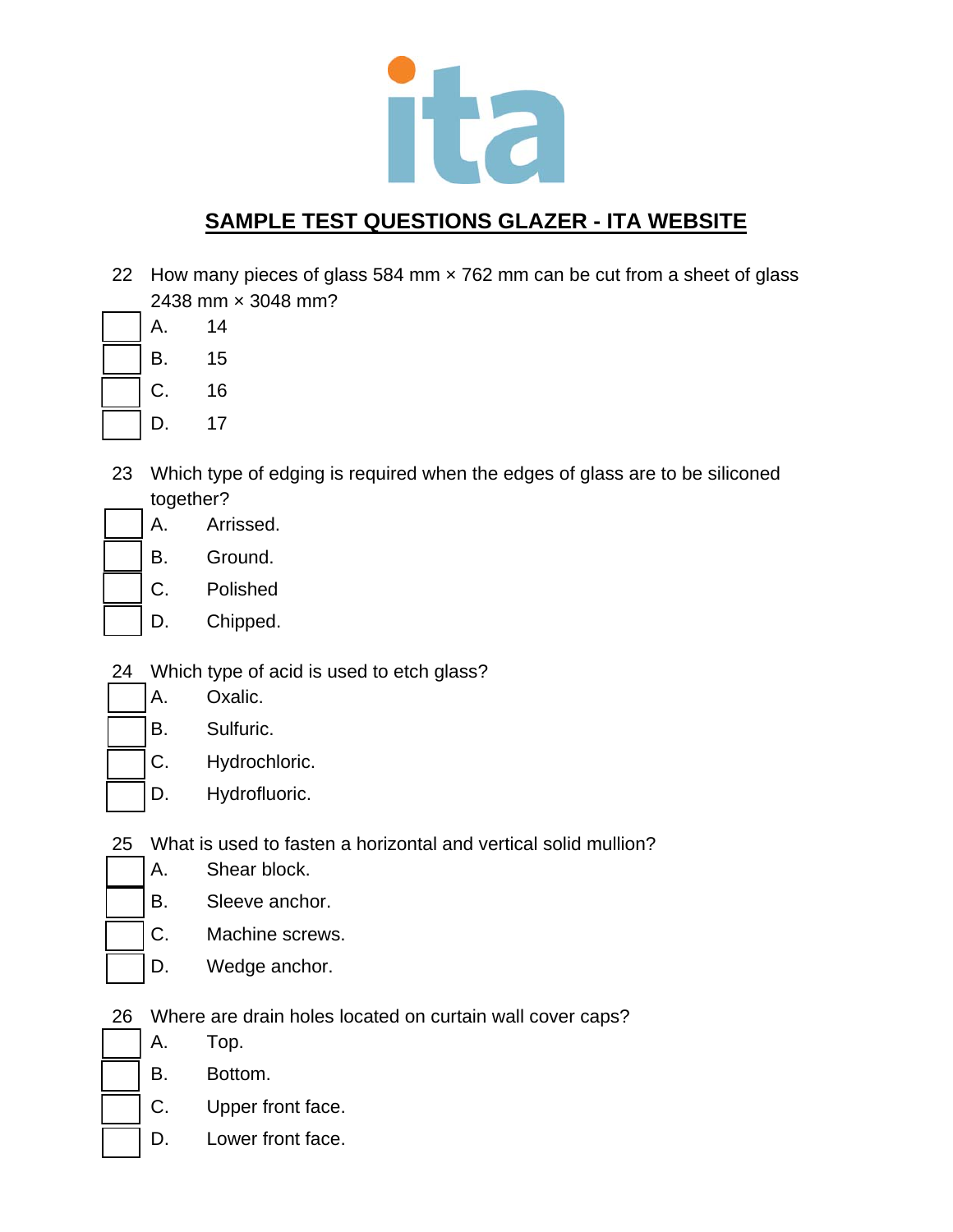

- 27 What is the procedure to layout offset pivot door frame members?
	- A. Layout bottom pivot allowing 1/8 in. clearance at jamb and layout top pivot measuring from the bottom pivot layout.
	- B. Layout top pivot allowing 1/4 in. clearance at jamb and layout bottom pivot measuring from the top pivot layout.
	- C. Layout top pivot allowing 1/8 in. clearance at jamb and layout bottom pivot measuring from the top pivot layout.
		- D. Layout bottom pivot allowing 1/4 in. clearance at jamb and layout top pivot measuring from the bottom pivot layout.
- 28 What is the first step before changing a unit on a curtain wall system?
	- A. Remove cover caps.
	- B. Cut away the caulking.
	- C. Remove the vinyl gasket.
	- D. Remove the fastening screws.
- 29 Where is information about the fastening method of an expansion sleeve found?
	- A. In the shop drawings.
	- B. In the structural drawings.
	- C. In the specifications manual.
	- D. In the architectural drawings.

30 Which type of caulking is used when installing EPDM membranes?

- A. Butyl.
	- B. Silicone.
	- C. Urethane.
	- D. Polysulfide.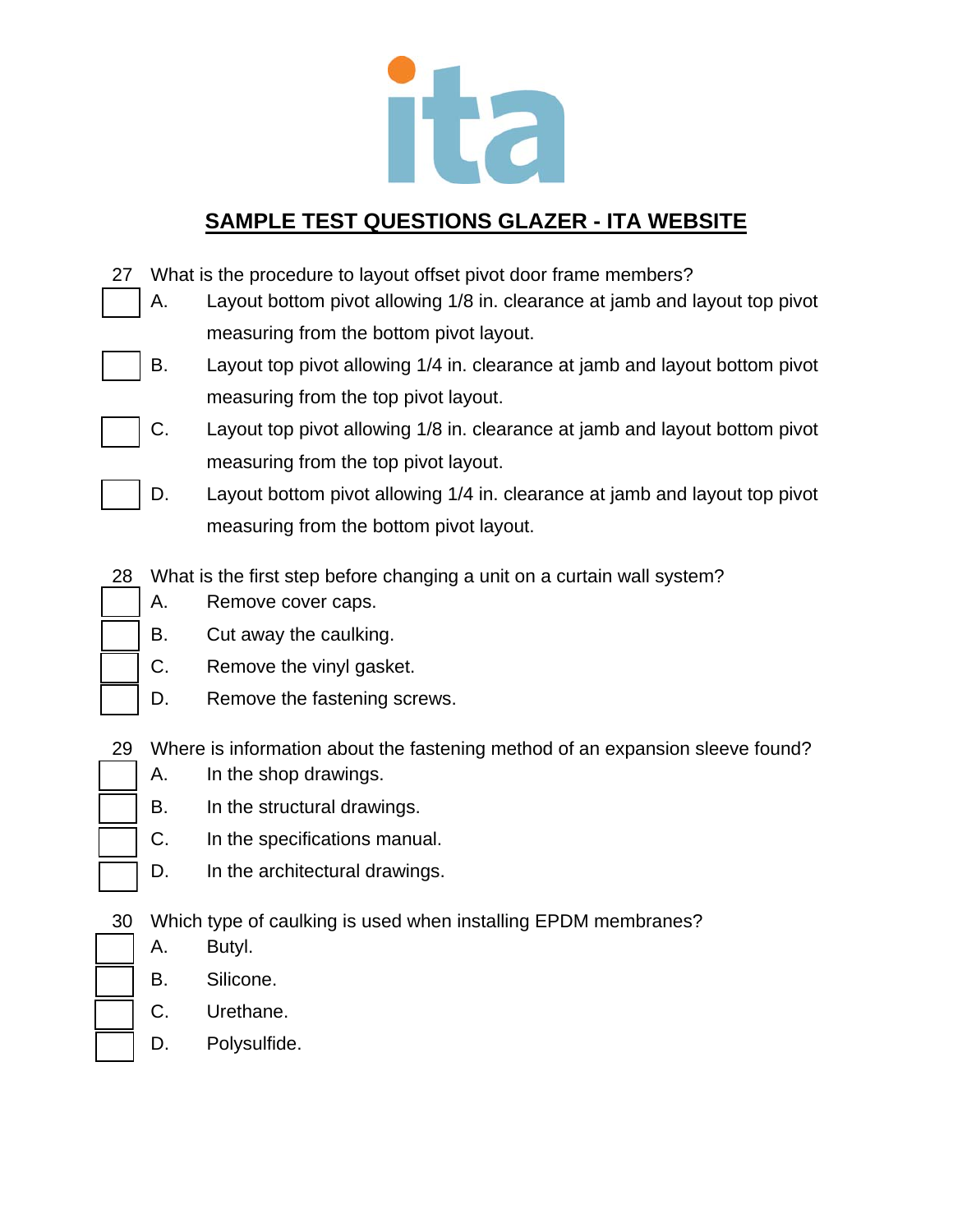

- 31 How many locks are required on an exterior four-wing revolving door?
	- A. 1
		- B. 2
		- C. 3 D. 4
- 32 What is done to repair a revolving door leaf that has collapsed?
	- A. Replace the door leaf.
	- B. Force it back into place.
	- C. Replace the collapsing mechanism.
	- D. Remove the door leaf and adjust the spring.
- 33 A 1/2-in. caulking bead between a window frame and the opening is found to be brittle and has a 1/4-in. open crack. What should be used to replace the old caulking so this situation does **not** reoccur?
	- A. Butyl.
		- B. Acrylic.
		- C. Bitumastic.
	- D. Polyurethane.
- 34 How is the glass size determined on a flush glazed sealed unit system?
	- A. Frame size less 2 in.
		- B. Frame size less 4 in.
	- C. Daylight opening plus 1/2 in.
	- D. Daylight opening plus 3/4 in.